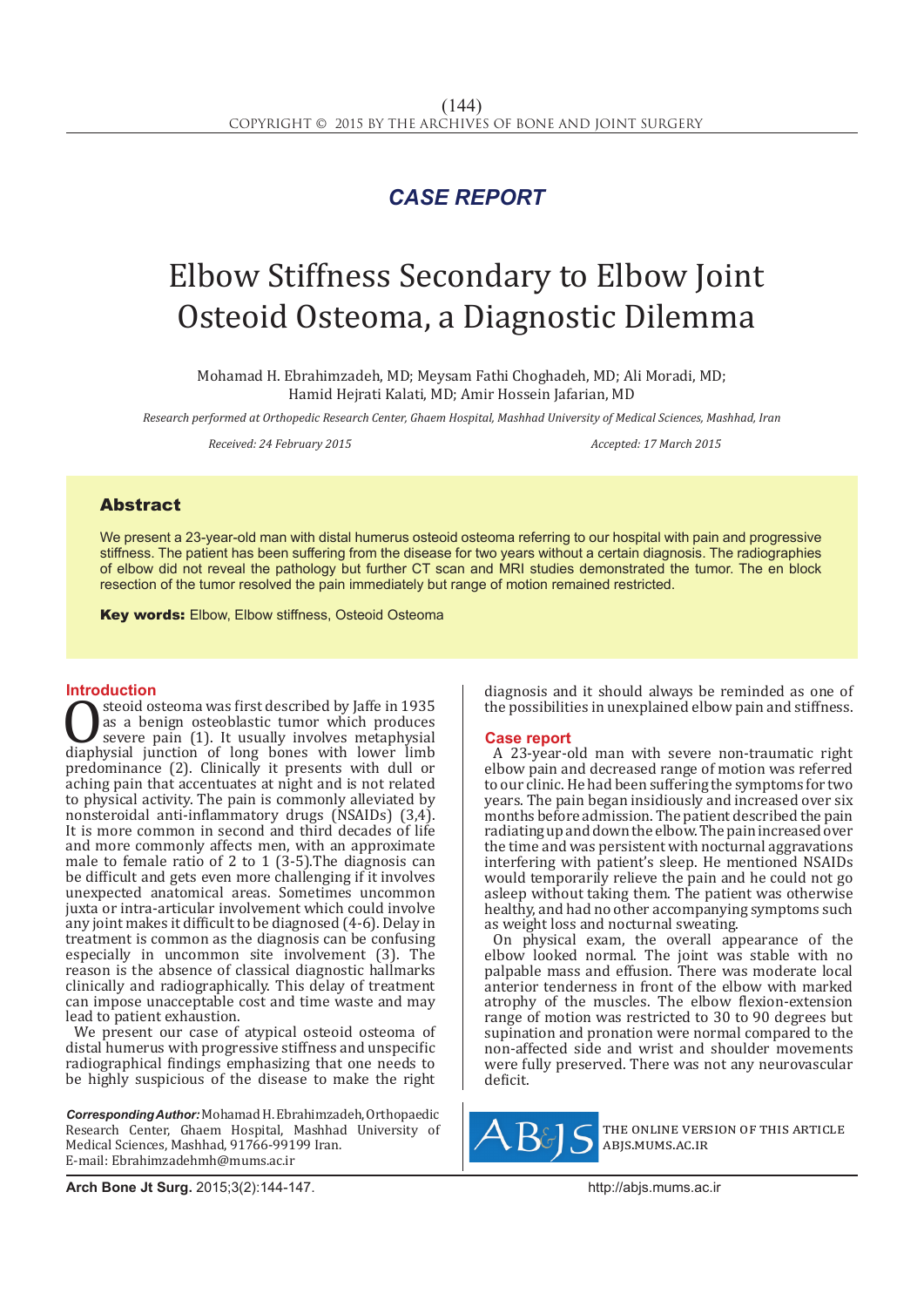THE ARCHIVES OF BONE AND JOINT SURGERY. ABJS.MUMS.AC.IR ELBOW STIFFNESS SECONDARY THE OSTEOID OSTEOMA VOLUME 3. NUMBER 2. APRIL 2015



**Figure 1. Sagital (A) axial (B) Coronal (C) demonstrating nidus and surrounding sclerosis.**

The plain antero-posterior and lateral radiographies of elbow did not add much to our findings. We obtained a CT scan of the involved elbow which revealed a 6 mm radiolucent lesion with a nidus at the center surrounded by thickening of adjacent cortex located at anteromedial of distal humerus [Figure 1]. The patient had an MRI which suggested bone edema, synovitis and mild joint effusion. The bone scan revealed focal uptake of radioisotope compatible with the location of the lesion in CT scan [Figure 2]. Laboratory investigations including the C-reactive protein, sedimentation rate and electrolytes were normal. The EMG-NCV studies were normal as well.

After making the diagnosis of osteoid osteoma based on clinical examination and radiographic findings, the patient was scheduled for operation to excise the lesion. Under general anesthesia the elbow joint was approached anteromedially, the ulnar nerve was explored, the neurovascular bundle was retracted laterally and elbow arthrotomy was performed. At the



**Figure 2. Intense uptake of radioisotope corresponding to the site of radiographic abnormality, which is consistent with osteoid osteoma.**

time of arthrotomy, about four ml of clear joint effusion was drained. Synovial hypertrophy was obvious in the joint. The anteromedial aspect of distal humerus was exposed. An abnormal bony protuberance was clearly noticed. A part of the cortex was removed using oscillating power saw, there was significant sclerosis at the site and the interior was evacuated by curettage and all were sent for pathological study [Figure 3]. No graft was used to fill the cavity. Post operative histological examination confirmed the diagnosis of osteoid osteoma [Figure 4].

The patient reported a prompt pain relief just the day after surgery. Elbow physiotherapy was started in the first week after operation. The patient achieved 20 to 120 arc of motion three months after operation (Figure 5). He returned to full activity and no postoperative complication reported two years after operation. In the last follow-up radiographies, the defect was filled completely.



**Figure 3. (A) Intraoperative localization of the lesion (B) Bone cavity after excision and evacuation of the involved area. (C) Anteroposterior and (D) lateral view localizing the lesion taken by C-arm intraoperatively.**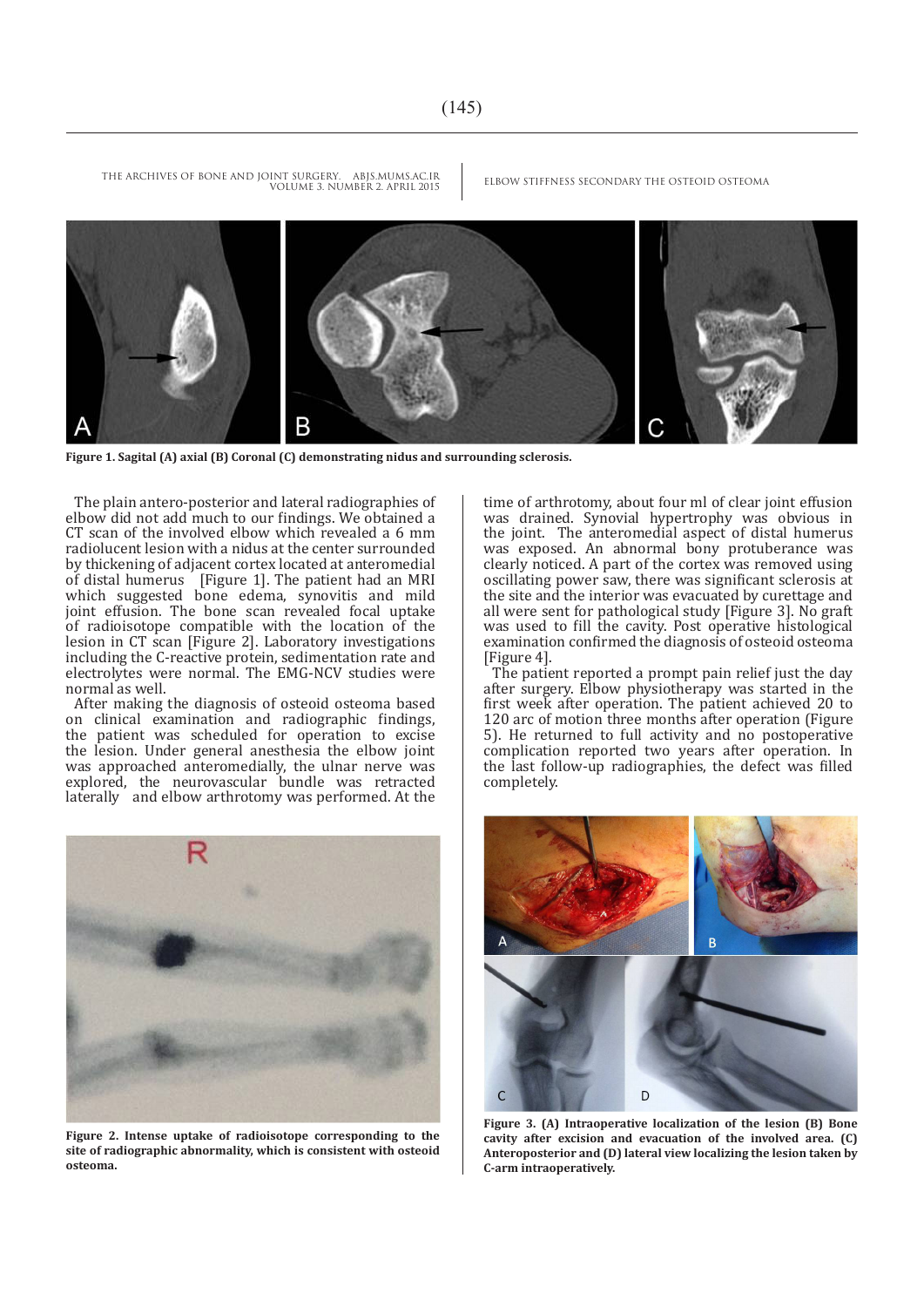VOLUME 3. NUMBER 2. APRIL 2015

**Figure 4. Histology of intraoperatively resected bone.**

### **Discussion**

Due to their rare appearance and unspecific symptoms, intra-articular osteoid osteomas of the elbow joint are often diagnosed with delay (5). The delay to make a correct diagnosis may take several months or even more than two years and it some series it is reported up to 10 years (3,5). In the literature elbow osteoid osteoma was mistaken to other diseases such as tennis elbow, tuberculous synovitis, rheumatoid arthritis, ulnar or radial nerve entrapment, hemartherosis, and post traumatic periosteitis (3,4,6- 9). Diagnosis would be more challenging if there was a history of confounding factor, such as a previous injury, or chronic diseases such as hemophilia (3,9,10). Several times, these patients have been uncritically operated with unsuccessful arthroscopy, ulnar nerve transfer, radial nerve release, or lateral epicondylitis release in past (4- 6,9). In a study by Otsuka et al., four out of six patients with the finall dignosis of elbow osteoid osteoma had unrelated surgeries before diagnosis (4).

Clinical manifestations are different in elbow osteoid osteoma with typical diaphyseal ones. Chronic pain is the main presentation of all the patients suffering from elbow osteoid osteoma (4,5). Similar to our patient, pain sometimes radiating down to the forearm  $(10)$ . The pain is usually less severe, and the response to NSAIDs is less dramatic than in the diaphyseal lesions (5,7,11). Elbow flexion-extension restriction is the second more important finding as it was more predominant than pain in our patient. Elbow stiffness was detected in 50% to 100% of elbow osteoid osteomas (4,5). Pronation and supination are rarely affected (5,10). atrophy of muscle, localized swelling, and tenderness are other frequent findings (8).

Plain radiographies are not usually helpful in detecting elbow osteoid osteoma . On plain radiograph, a diaphyseal osteoid osteoma appears as a well-circumscribed round or oval lesion with a radiolucent nidus surrounded with reactive sclerosis. However, in elbow osteoid osteoma Initial plain radiographs have not been diagnostic in 83%

THE ARCHIVES OF BONE AND JOINT SURGERY. ABJS.MUMS.AC.IR ELBOW STIFFNESS SECONDARY THE OSTEOID OSTEOMA



**Figure 5. (A) Preoperative photo of patient's elbow range of flexionextension (B) elbow range of motion three months after surgery.**

to 100% of patients (3,5,9,10). Since half of the elbow osteoid osteomas are located in olecranon fossa, accurate evaluation of this parts may help to increase the tumor detection (12).

Most osteoid osteomas are clearly seen on CT scan, as it is the best imaging modality to define the actual nidus (5,12). The so-called feeding vessel, a distinctive finding in osteoid osteoma, was apparent in half the cases on CT scans (5). CT scan is also helpful to define the size of the lesion and program the removal procedure (6).

A constant finding on MRI scan is a marked bone marrow oedema corresponding to the highly vascularised mesenchymal tissue which reported to be observed in all patients (3,5,7). So, an otherwise unexplained bone marrow oedema can be interpreted as a red flag and should prompt further examination by CT imaging (5). There are some concerns related to over-estimation of the bone pathology in MR imaging that some authors do not advise it for diagnosis of osteoid osteoma (3). However, in elbow osteoid osteomas, it helps to identify co-existed synovial proliferation and joint effusion.

Although a double-ring sign on scintigraphy is a characteristic of osteoid osteoma, focal uptake of radioisotope is the only finding in many cases as our reporting case (3).

Resection of the tumor was highly successful in terms of pain relief independent of the type of intervention (5). Regarding the choice of treatment, the success depends on the precise identification of the lesion (6). Since the diagnosis of elbow osteoid osteoma is usually made with delay and sustaining symptoms may lead to joint stiffness, synovitis and further osteoarthritis, prolonged treatment with NSAIDs is not recommended (9,10,13,14).

Both percutaneous resection with the K wire under CT guidance and percutaneous ablation by means of radiofrequency cause local destruction without preserving the pathologic tissue for histological examination. Some